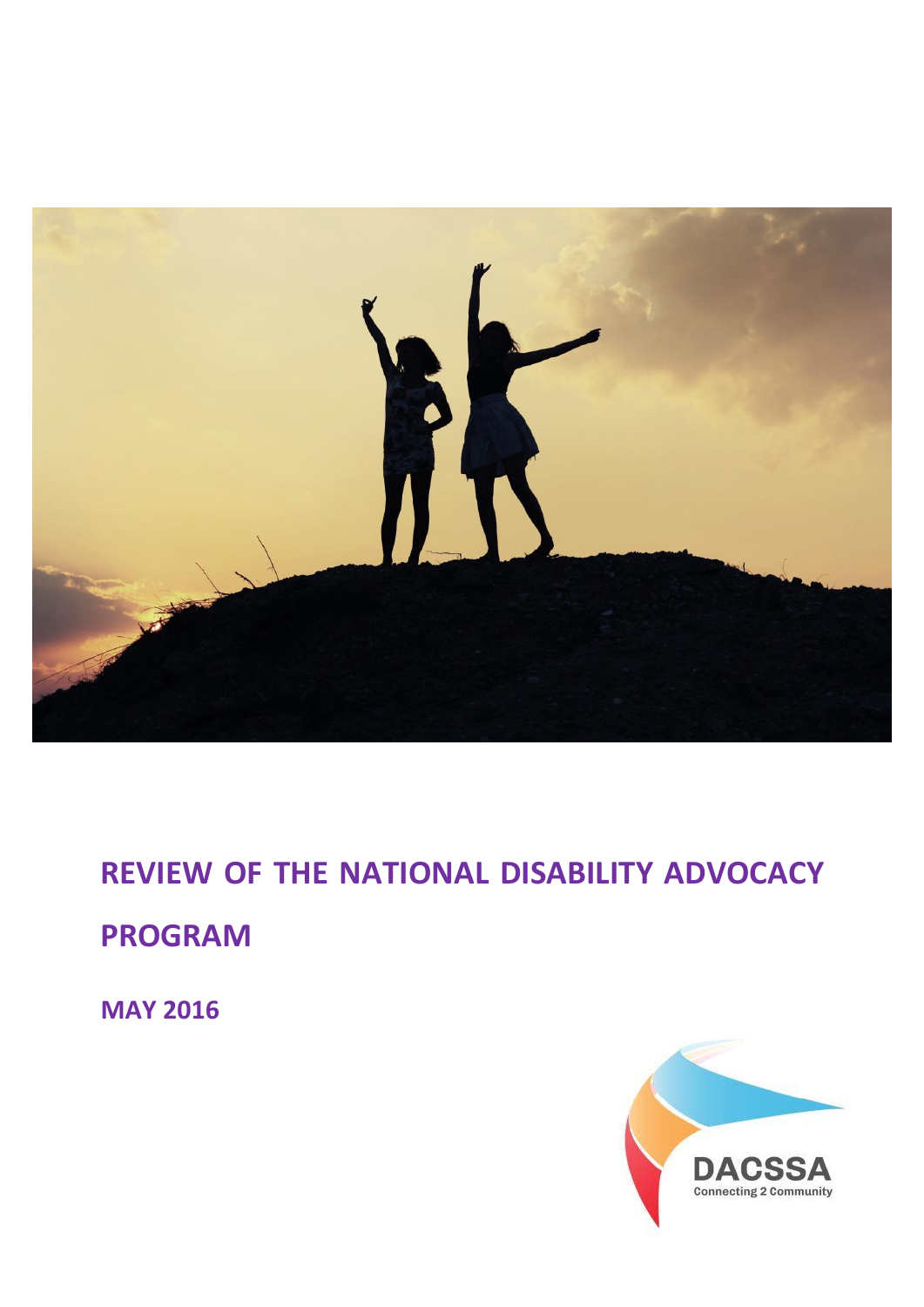DACSSA is recognised as one of the premier Advocacy agencies in South Australia providing mainly an individual advocacy service. We are delighted and welcome the opportunity to provide a submission to the Department of Social Services (DSS) for this important review of the NDAP.

DACSSA is funded by the DSS under the National Disability Advocacy Program (NDAP) to provide individual advocacy (95%), and systemic advocacy (5%). DACSSA provides support, information and advocacy for all people with disability, their families, friends and carers. DACSSA is a not for profit organisation funded by the Australian Government, dedicated to providing the most effective, respectful and culturally competent individual advocacy service for people with disability.

DACSSA advocates are highly experienced and qualified and understand the importance of adopting a person-centered philosophy when working with family, friends, professionals and organisationsto help make changes happen.

DACSSA promotes individual rights to freedom of expression, self-determination and decision-making and actively prevents abuse, harm, neglect and violence in accordance with the National Standards for Disability Services.

David Egege

Executive Director.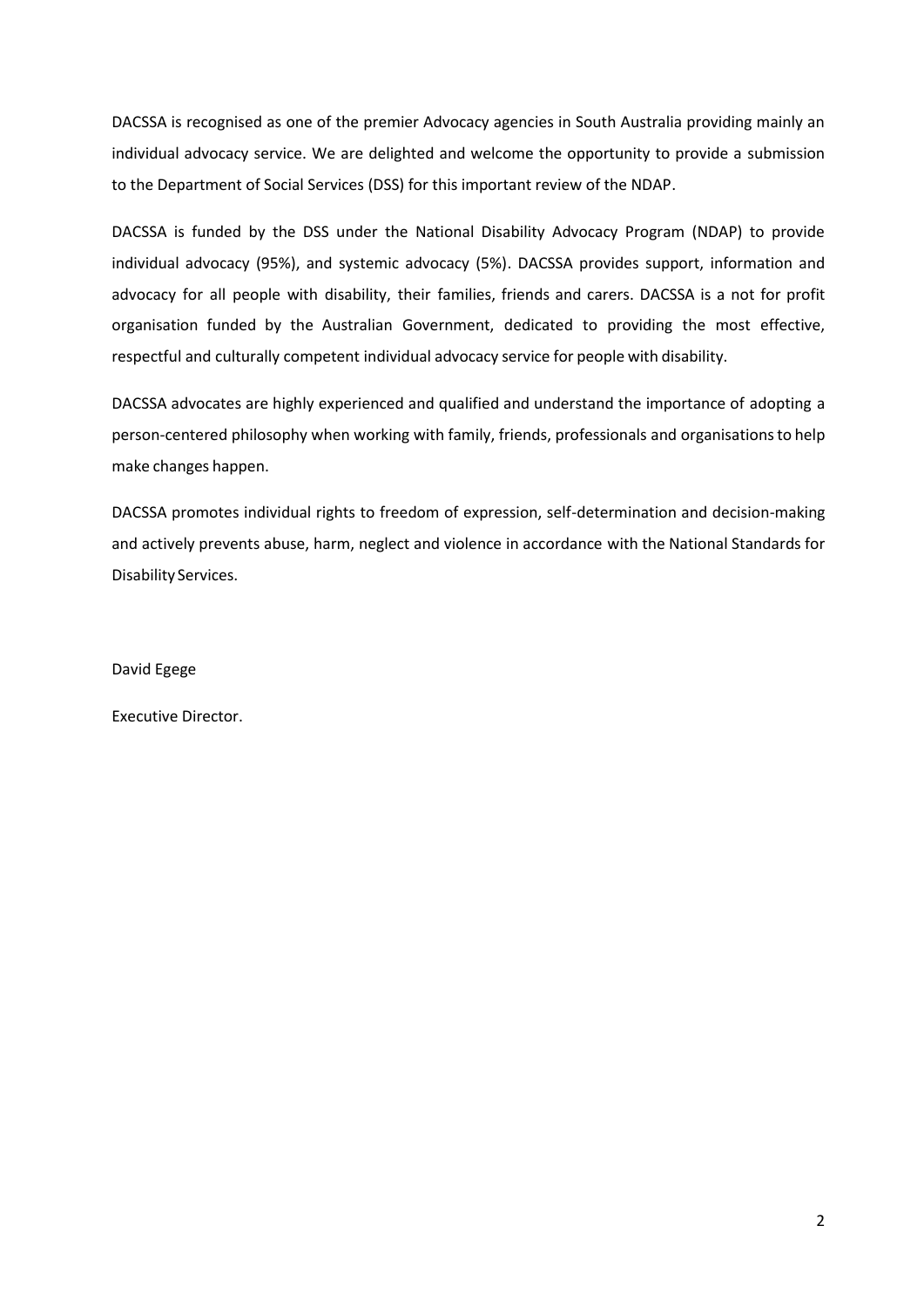## **INTRODUCTION**

The Commonwealth is reviewing the National Disability Advocacy Program (NDAP) in consultation with stakeholders.

NDAP provides people with disability with access to effective disability advocacy that promotes, protects and ensures their full and equal enjoyment of all human rights enabling community participation.

The review is part of an on-going, continuous improvement and reform process that will result in a new NDAP delivering the best outcomes for those who need it most.

NDAP want to hear from all stakeholders including people with disability, advocacy agencies, disability peaks, human rights organisations and the offices of public advocates and ombudsman, to find out what is and is not working in the current programs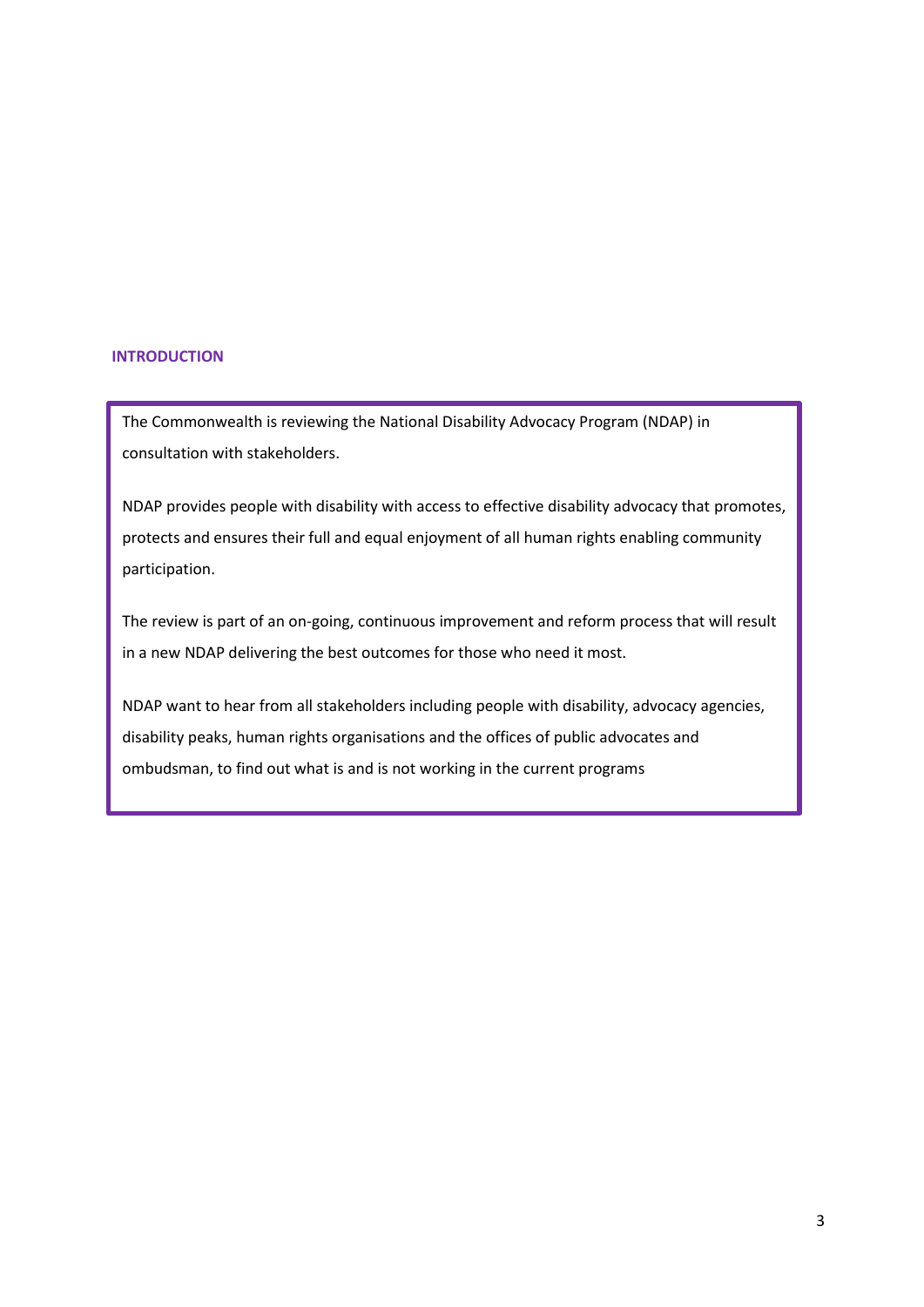## **1. MODELS OF ADVOCACY**

**.** 

# **1.1 How do people with disability, their families and carers benefit when agencies are funded to provide only one or two models of support?**

Given the range of models of advocacy, it is clear that within each model there are distinctive and unique characteristics relating to the type of work that is involved. Some agencies are of the opinion that a needs based model of intervention, that focuses solely on the different types of disability of a client (the needs of the client) is a more appropriate model of intervention that agencies that provide advocacy services from a human rights perspective.

It can be argued that the uniqueness of the type of work undertaken, the length of involvement and significantly, the 'appropriate' person involved, all leads to a level of service that can be clearly satisfying to clients, their families and carers. Specialised advocacy is particularly appreciated among people from the Culturally and Linguistically Diverse (CALD), Indigenous<sup>1</sup> Mental Health and Lesbian, Bisexual, Gay, Transgender and Intersex (LBGTI) backgrounds. According to Karen Newbigging:

'Cultural sensitivity is believed to be crucial in order to provide an understanding of and ability to begin to address some of the key issues faced by particular groups.'<sup>i</sup>

There are clear expectations of agencies providing one or two models of advocacy to have built comprehensive knowledge and skill in both their advocates and modus operandi. This collective expertise, skill and competence should translate into a service that understands the specific needs and issues unique to their clients.

DACSSA is of the view that if advocacy agencies were funded to provide individual advocacy (rather than being tied to a particular type of advocacy model, i.e. self-advocacy, family, legal, Citizen, Independent etc.), then it would provide far more flexibility to be able to deliver the type of advocacy support provided and any specialised support (i.e. Indigenous, CALD). It would of course require collaboration with other agencies.

 $1$  Throughout this submission DACSSA will use the term Indigenous to include Aboriginal and Torres Strait Islander people.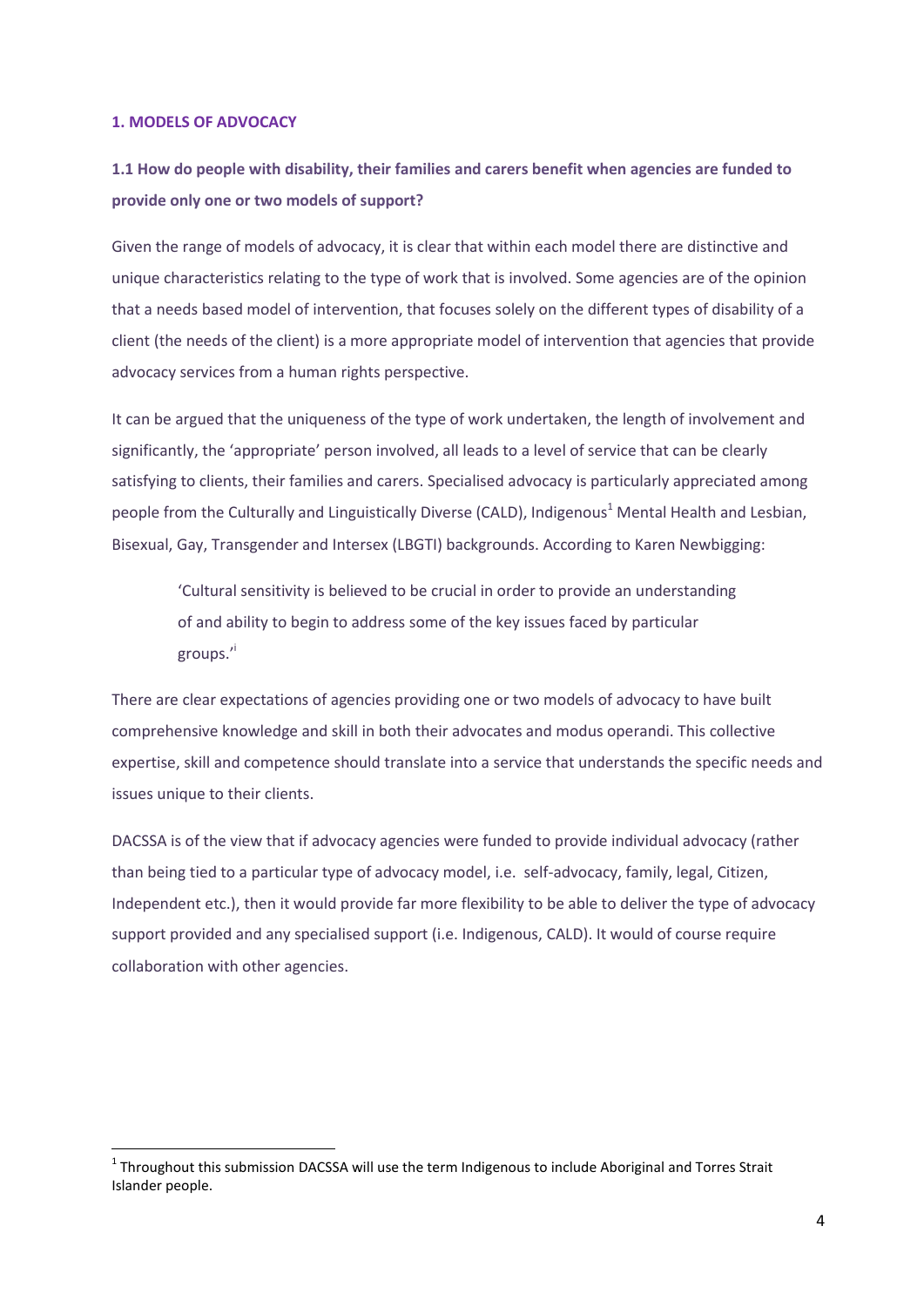#### **1.2 What are the drawbacks?**

Whilst there are some clearly defined benefits for specialist agencies providing needs based advocacy support, there are a number of inherent barriers to access for those who may be geographically restricted from a rural and remote perspective and/or do not fall into a 'specialised category' of disability. In regional towns or outlying suburbs the lack of an advocacy service that is based on the rights of the individual, rather than needs based disability, can result in people simply not accessing an advocacy service. Specialisation of disability advocacy can create a sense of great confusion for people who require advocacy but do not necessarily fall into a specialised category.

Too many one or two model support agencies can find themselves restricted financially struggling with both administrative and reporting requirements. Smaller agencies can be continuously battling to meet all their overheads as well as having little funding for training and development. The outcome can impact on services provided and ultimately lead to burn out of staff and reduced services to clients. Very few agencies employ their staff on a full time basis leading to dissatisfaction of staff and difficulty in attracting the most skilled staff available.

## **1.3 How do we value and support the various models of advocacy while ensuring equitable access to individualised, fit-for purpose advocacy, regardless of location?**

At present in Australia, we have a significant amount of Advocacy agencies providing large variations of types and models of advocacy. Many agencies are small, underfunded, and have for many years struggled with the provision of services to the disability community in the regions where they are funded to operate. In South Australia for example, there are many regions that have no recognised advocacy services at all, and if they do, they receive services on an ad hoc basis.

It has been argued that concepts of advocacy can vary quite dramatically from region to region and from one jurisdiction to another. Some models of advocacy operate from a disability focussed perspective, whilst others adopt a more rights based perspective. It could be argued that all models of advocacy have services to offer and have been operating for many years to provide appropriate services. However, it has been stated in an earlier review paper that:

'Many advocates are doing a great deal of routine help and assistance, which used to be termed welfare work. This is not advocacy...'"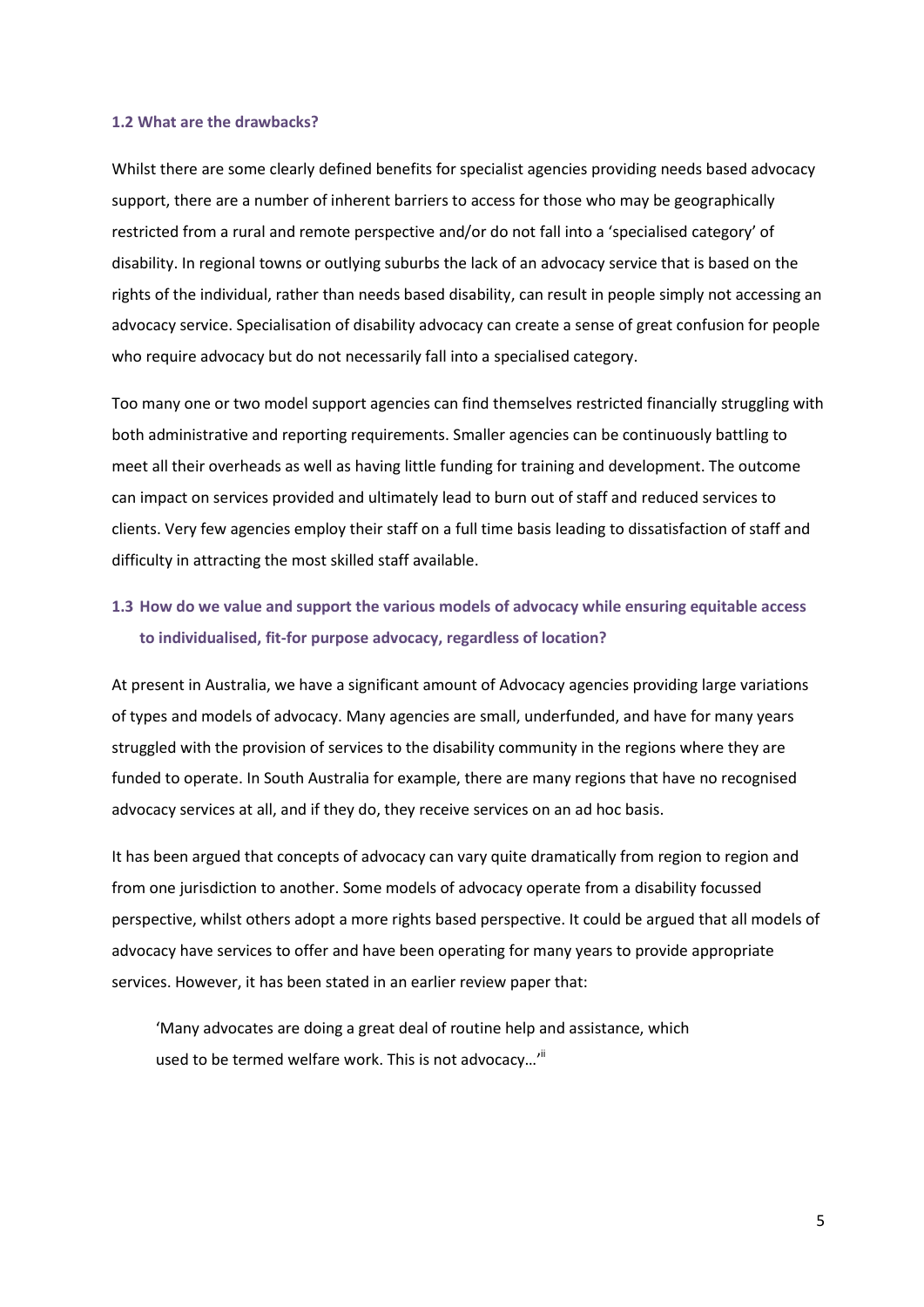It is clear that the Department of Social Services recognises and respects the various models of advocacy that currently operate in Australia, and clearly there is value in the uniqueness of the various models of advocacy, in particular, agencies that concentrate on specific groups like Indigenous, CALD

It is clear that the Department of Social Services recognises and respects the various models of advocacy that currently operate in Australia and clearly there is value in the uniqueness of the various models of advocacy, in particular agencies that concentrate on specific groupings like Indigenous, CALD, Non-English Speaking Backgrounds (NESB) and other speciality groups relating to mental health and the LGBTI community.

However, given the tyranny of distance and the uneven coverage of geographical rural and remote regions that is pertinent to many jurisdictions in Australia, anecdotal evidence from stakeholders informs us that the unmet needs in these areas are not known precisely. We do know however, that even if we just take the Indigenous communities as an example, the need is huge.

It is becoming clear that a more effective, consistent and reliable model of needs based advocacy services are going to be required to provide the type of services needed to cover all areas in a jurisdiction. This may require more support from State Governments, especially in the area of Mental Health and Education disability requirements.

If we accept that the need for greater partnership, collaboration and sharing of resources in required in the Advocacy sector, then perhaps one structure of service that requires more of an alliance of agencies and models is the Hub and Spoke type of consortium that in DACSSA's opinion could be timely in its application given the rollout of the National Disability Insurance Screen (NDIS).

A 'Hub and Spoke' model of service delivery would see a centre (HUB) based in a physical single locality perhaps partnered with a larger organisation but having responsibility for outlying advocacy services. Administrative and all data could be achieved from the centre and sent to the NDIA and DSS, whilst at the same time the centre would support practitioners and ensure professional development and training is consistent and effective to all the regional services. There could be a centralised intake service and collation of systemic issues. The Hub and Spoke Model could ensure support, whilst ideas and expertise could be shared within a strongly supported team based environment.

The fly in fly out method of service, which in effect is the one that is used at present, (when funds are available) tends to be ineffectual, inefficient and frustrating to local communities. A Hub and Spoke model does have the capacity to ensure a presence in regions and help maintain a constructive relationship with agencies and advocates that have not gained their trust and have at present, no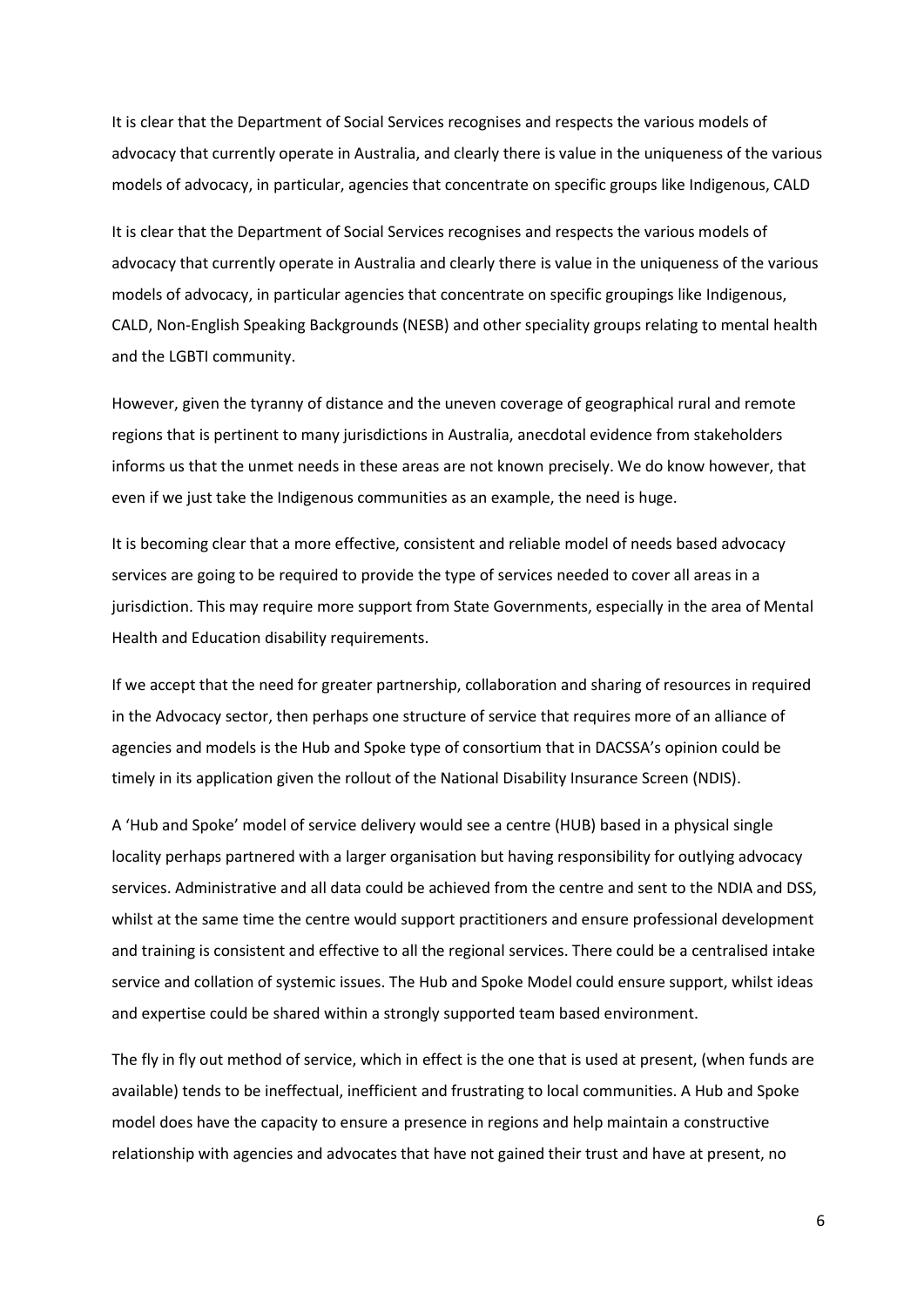services at all. Also, in line with the principles of the NDIS, the focus should be on outcomes, rather than processes/models of service delivery.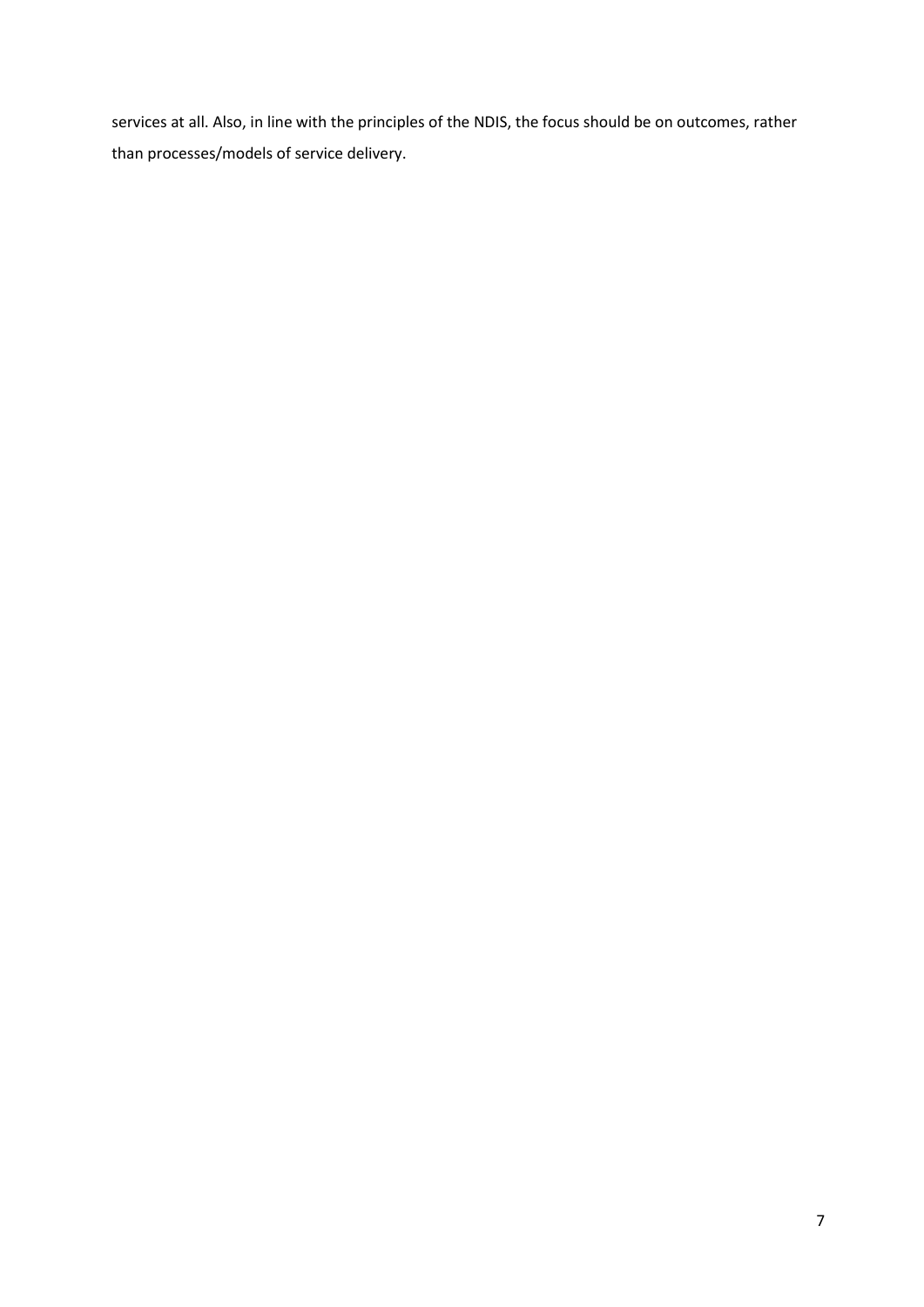### **2. IMPROVING ACCESS TO ADVOCACY SUPPORTS**

#### **2.1(a) People with disability from Indigenous Communities and their families**

There has long been debate on how best to improve services to the Indigenous and CALD communities of Australia.

From an Indigenous Australians and disability advocacy perspective, many Indigenous advocates are of the view that: 'there is a distinct lack of understanding about the nature of advocacy support required by Aboriginal and Torres Strait Islander people with disability'.<sup>"</sup> This fundamental lack of understanding of advocacy support can extend to a lack of understanding and knowledge of the historical shaping of policy impacting on the lives of members of the Indigenous Community.

This is not a new concept regarding agencies not being aware of the impact of history and government policies affecting Indigenous communities to such an extent that it results in deep generational distrust and fear of government agencies.

This is not a new concept regarding agencies not being aware of the impact of history and government policies affecting Indigenous communities to such an extent that it results in deep generational distrust and fear of government agencies. Kerry Stopher and Heather D'Antoine recognised this fact in a recent paper, in which they stated:

> 'Although the disability sector may not have initiated these policies, they, along with other government services, bear the legacy of their effect'iv

Even though Advocacy agencies are not Government organisations, from an Indigenous Australian perspective, there is little to differentiate them from a government agency, especially when advocacy agencies seek signatures relating to the collection of data for the Government.

The concept of disability within the Indigenous community and within various groups in the Indigenous community is a difficult concept to understand for those with little knowledge of the complexity of culture per se. Concepts of disability within the community are totally different to those of the non-indigenous community and require skill and expertise to understand, interact, and provide advocacy services that have meaning. Many agencies fail to understand that Indigenous communities are not a homogenous group; there can be diversity within diversity which often complicates further the process of access into communities to highlight our advocacy services.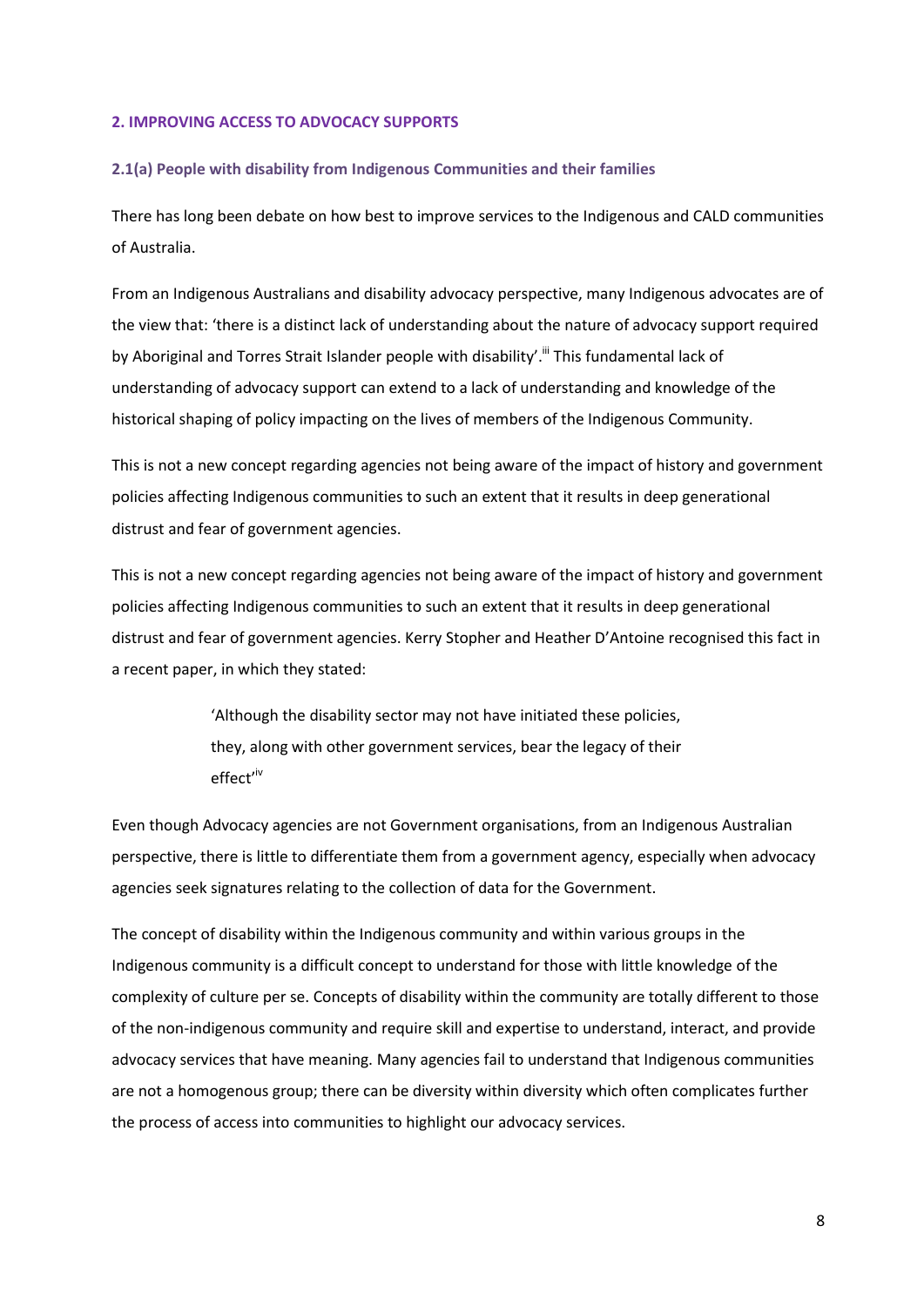#### **People with disability from culturally and linguistically diverse communities and their families**

In the last two decades there has been an influx of CALD members with disabilities and significant medical issues into South Australia. With the new arrangements for refugees and asylum seekers coming to Australia, settlement services have highlighted an increase in new arrivals with disabilities requiring specialist and disability services.<sup>v</sup>

There are many issues faced by people with disabilities from diverse backgrounds, these issues relate to language, distrust of agencies, along with a lack of knowledge and information on the type of services available. Many new migrants have issues related to privacy, confidentiality of information and isolation highlighting the complexity for agencies providing advocacy services.

## **2.1(b) Improving access to Indigenous People and CALD communities**

It has long been suggested that the key to addressing the needs of diverse communities lies firmly in the development of strong partnerships and the capacity of agency staff to self-reflect in respect to their own professional and personal bias whilst building strong relationships within the community. In short, Advocacy agencies need to have an understanding of the vital role that a clear cultural competence framework policy can have in ensuring enhanced service access for people from the CALD and Indigenous communities to advocacy services.

A recent paper stated that to provide a culturally competent service requires:

'A sustained focus on knowledge, awareness, behaviour, skills and attitudes at all levels of service, including at the operational or administrative service level, health practitioner level, practitioner-patient level and student training level.'<sup>vi</sup>

DACSSA cannot overestimate the importance of Advocacy agencies establishing and developing reciprocal relationships between their organisation and local Indigenous and CALD organisations. It is perhaps one of the key strategies required for us to enhance our expertise and skill in the area of cultural competence. We know that trust is an essential component in the reciprocal relationship between an advocate and the person utilising the service. When trust is achieved we can enhance our capacity to provide the information that is required to build up the skill and knowledge needed for self-advocacy to increase.

Advocacy agencies do need to actively seek further information, advice and cultural competency training/support from appropriately skilled people in the community. Agencies need to seek out opportunities to employ and retain appropriately skilled workers from Indigenous and CALD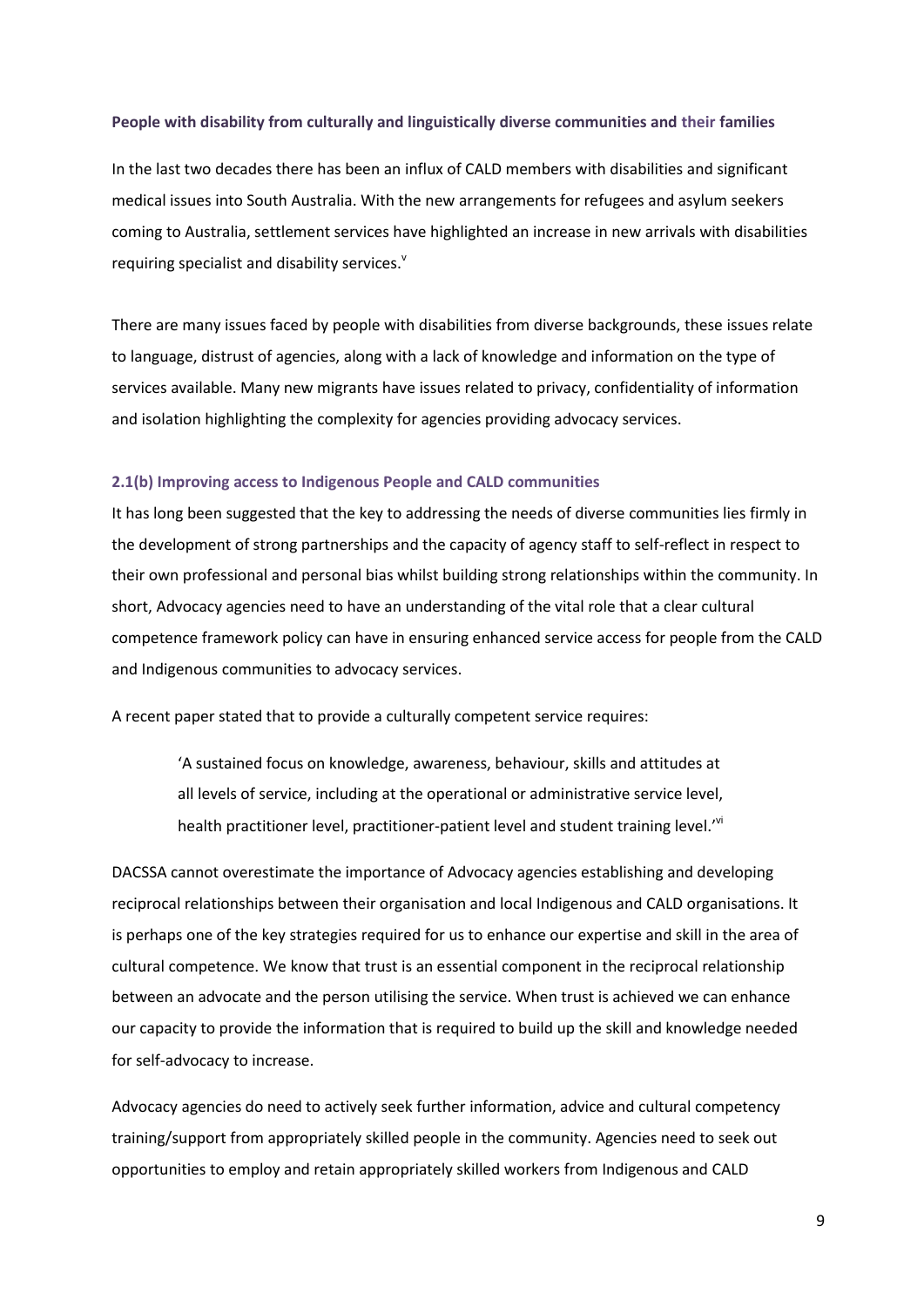backgrounds. (Employment is one thus, ensuring retention of staff is much harder to achieve.) Utilising the Hub and Spoke concept could allow the establishment and development of robust outreach programs to encourage community participation among people with Indigenous and CALD backgrounds. This is not necessarily an easy or quick task to achieve as cultural competence is an ongoing process impacting on the individual, the service and the broader level relating to how we as an Advocacy service relate to and respect other agencies, Elders of the community and their unique protocols.

The progress of a cultural competence initiative should be monitored by a specific system set up to report on service outreach, service up-take and service outcomes (Hub and Spoke Model).

## **2.1(c) Improving Access to people in rural and remote location**

DACSSA believes it is vitally important to utilise technological advancements to improve access for people located in rural and remote locations.

This is not a new concept, the use of technology like Tele-web to access people in rural and remote communities has been around for some time and used very successfully. Tele-web for example, provides an evidence-based telephone and online mental health programs for individuals with common mental health disorders and those is psychosocial crisis.<sup>Vii</sup> Indeed, the Mental Health Services in Rural and Remote Areas (MHSRRA) already provides funding to the Indigenous Medical Services and the Royal Flying Doctor Service to deliver mental health services by social workers, psychologists, occupational therapists, mental health nurses and Indigenous Health workers. So we do know just how effective this method of communication can be.

Between July 2011 and February 2013 the total amount of video consultation in Australia skyrocketed. By the end of March 2013 the Department of Human Services had processed more than 77,000 telehealth services payments, provided to over 33,000 patients by more than 7,700 practitioners.<sup>VIII</sup>

# **2.1(d) Improving access for people who are socially isolated, including those with communication difficulties or those in institutional care**

DACSSA recognises that technological advancements can also be utilised to improve access for people who are socially isolated, including those with communication difficulties or those in institutional care.

Online chat forums could be used. Advocates could be employed to speak with people in real time, in a confidential chat box online. This would overcome issues that can arise with telephone use. That is, people concerned that they will be overheard by a carer or a particular staff member, or people with communication difficulties who are unable to use telephone services.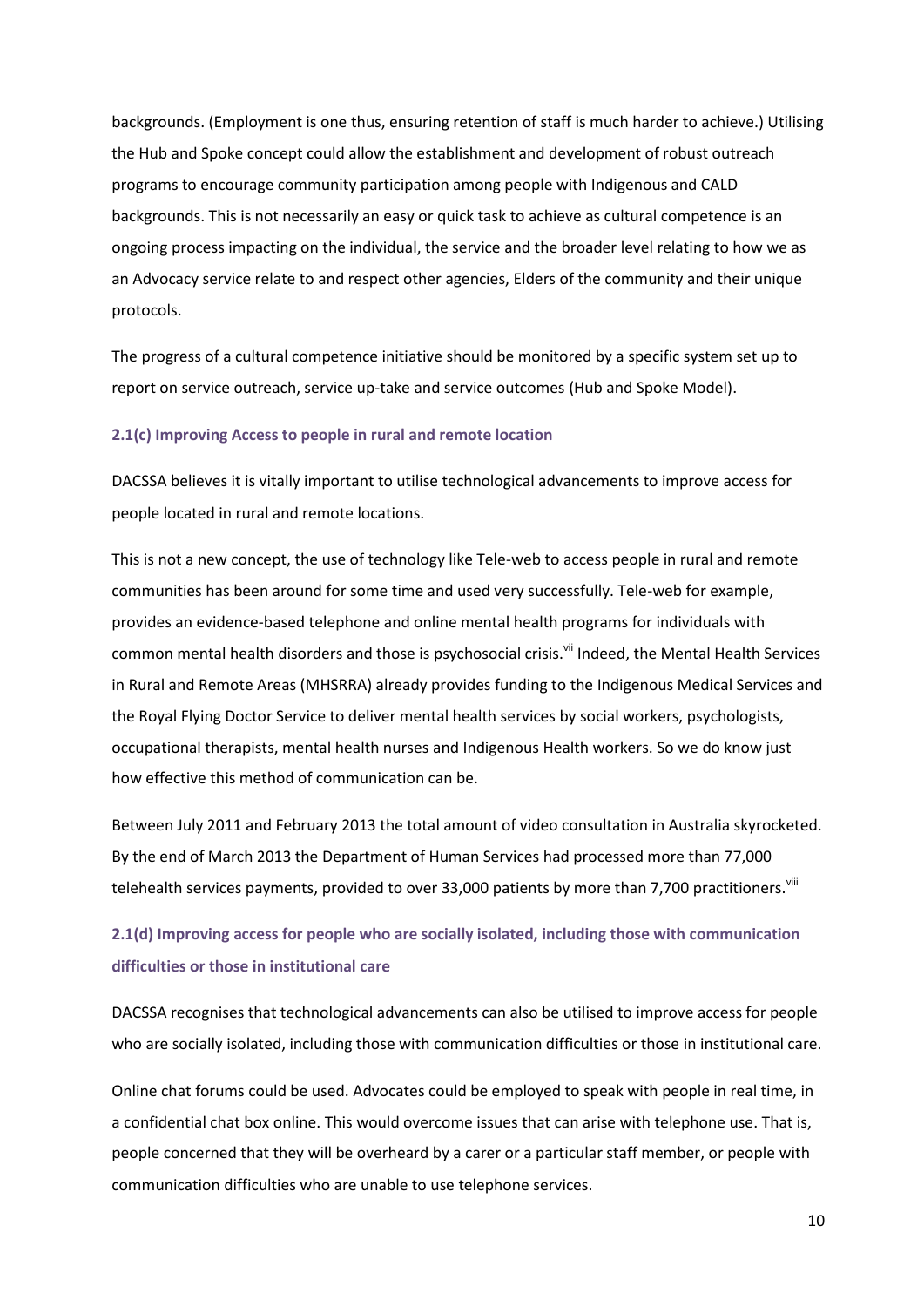Another way to promote access to advocacy services is through the use of public awareness campaigns. Public awareness campaigns could be used to inform people with disabilities, their family and carers of the advocacy services available to uphold their rights. Campaigns should be initiated by the Australian National Government in collaboration with States and Territories.

Campaigns could be launched using a variety of mediums. Social media- Twitter, Facebook, Instagram and Apps could provide users with an online directory of an up-to-date list of state and national advocates to contact.

There should be Television and YouTube advertisements on NDIS. Not a one off add in 2013, but an ongoing campaign. Disability awareness should be on par with anti-smoking and gender equality ads.

# **2.2 What are the strategies or models that have worked? What are the strategies or models that have not worked?**

DACSSA is of the view that opportunities could be lost to enhance access for linking and/or strengthening ties with Indigenous and CALD communities through adherence to a needs-based model of service, over one of human rights. The UN Convention on the Rights of Persons with Disabilities, (CRPD) perhaps more than any other document established disability as a human rights issue. This obligation is also the basis for the National Disability Strategy, which is Australia's commitment to the UN Convention The recent National Standards for Disability Services supports the move away from people being defined by their disability related needs and highlights the human rights based approach.

Whilst basing advocacy on a disability needs based model creates an 'ownership' or 'heartland of expertise' for some, DACSSA argues that the rights based model of service is far more appropriate and useful in the work that is required not only in the Indigenous and CALD communities but by all people with disability receiving advocacy services. The rights approach lends itself to a move away from prescriptive models to an overall individual advocacy approach which focuses on outcomes for individuals in line with the principles of the NDIS.

DACSSA already has Skype access available to people who want to call in and access an advocate. Though still in its infancy, such technology has the capacity to begin to enhance inclusion and reduce the social and geographical isolation experienced by those with disability in rural and remote regions.

DACSSA in 2013 explored electronic access in detail in an NDIA proposal utilising the Teleoffice concept. Teleoffice operates out of a confidential/secured meeting room which can be located in a Government Office/facility, GP office or local library. The concept included a video communication system, which allows clients to communicate and interact with staff in a central office in real time.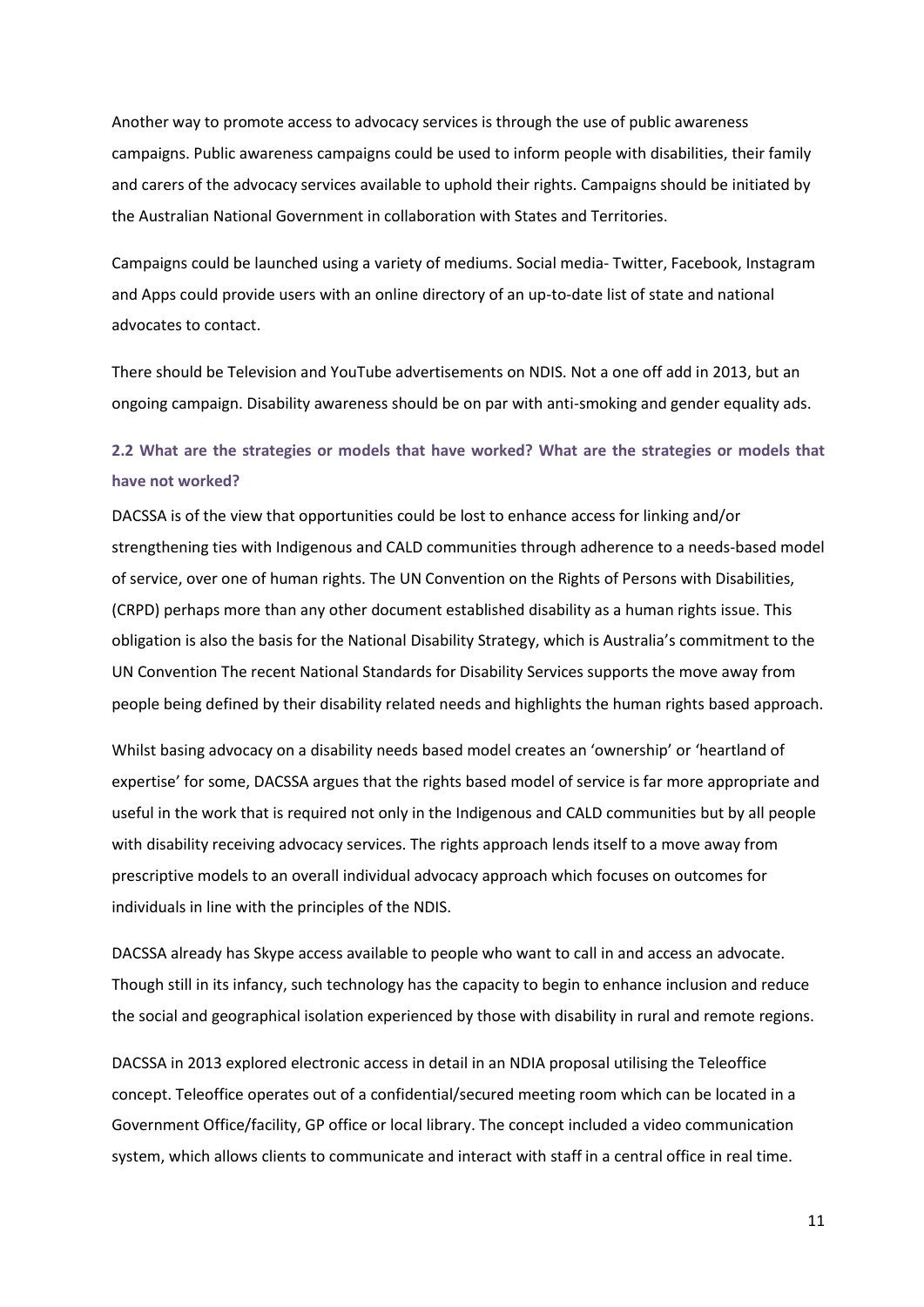Once again this is not new technology and is part of the enhanced technological services operating in various parts of Australia specifically to combat some if the isolative access health issues .experienced by those in the rural and remote regions.

The Mental Health Emergency Care Rural Access Project in New South Wales gives mental health clients, in rural and remote hospitals, access to a specialist team at Bloomfield Hospital in Orange. They provide support to those in need 24 hours a day 365 days a year by video conference. Following in the footsteps of numerous programmes that are already in operation like Tele-web, (who have been achieving excellent results in accommodating the mental health needs of people living in rural, regional or remote Australia) Advocacy agencies in partnership with larger organisations that already operate a hub and spoke model could implement a similar process to access clients.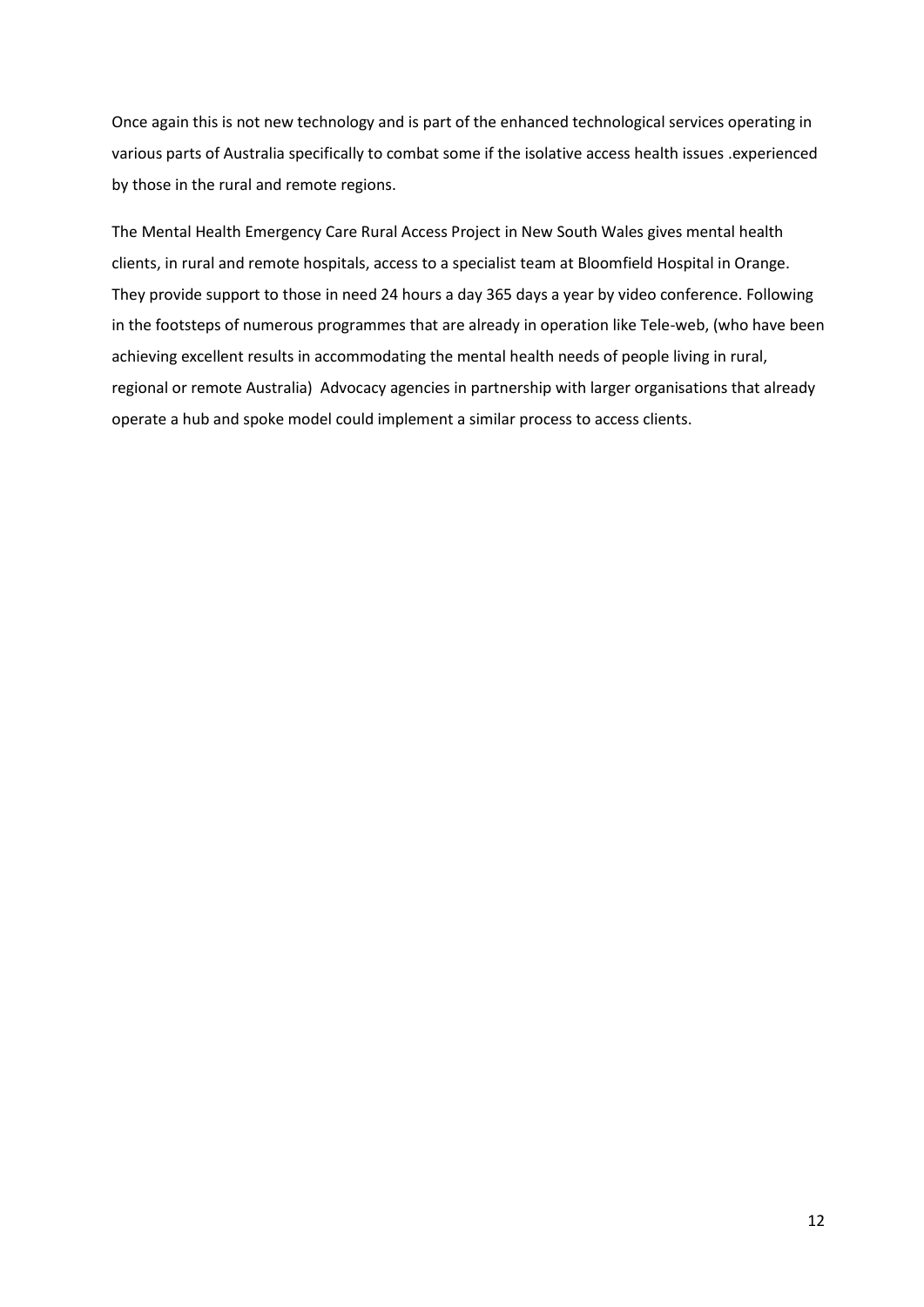#### **3. IMPROVING THE ADVOCACY EVIDENCE BASE AND COORDINATION ON SYSTEMIC ISSUES**

# **3.1 What mechanisms could be used to ensure information on systemic issues gets to the right people and organisations?**

DACSSA recognises the significant role played by systemic advocacy to pursue positive changes to the 'systems' that people with disability have to deal with, this includes changing of legislation and policy and service practices. At present, the way systemic advocacy tends to operate is through an isolative process on a case by case basis. We like many other agencies seek to look beyond any one client's issue and design solutions to fit the biggest picture. Many agencies are only funded about 5% in respect to systemic issues which curtails the effectiveness to maximise the impact on clients who are vulnerable to a systemic issue.

In response to the question, 'What mechanisms could be used to ensure information on systemic issues gets to the rights people and organisations?' we would like to once again look at the Hub and Spoke model of service that could play a significant role to effectively tackle systemic issues holistically and be of benefit to people not only in the community but communities and government as a whole. The Hub and Spoke model would allow systemic issues to be regionally or state identified via the 'spokes' and transferred to the HUB. With developed pathways to local and Federal Governments, enhanced decision making, new solutions to systemic issues could be achieved.

A systemic advocacy agency in each State/Territory would provide a very practical conduit for identification and analysis of issues/trends arising directly from individual advocacy agencies. The State/Territory based systemic advocacy agencies would then report to a national systemic advocacy agency for analysis of issues/trends at the national level, particularly those relevant to the NDIS and National Disability Services (NDS).

## **3.2 How can we help disability advocacy organisations work with a wide range of other organisations with similar aims?**

DACSSA acknowledges the work that came out of the recent **DSS Options Paper on National Disability Advocacy Program (NDAP) Collaboration**, developed from NDAP consultation and clearly recommending a significant role for the disability advocacy sector in collaboration, as well as partnership with government and other relevant sectors. Although there appeared to be varying levels of understanding about what collaboration is and the steps involved in successful collaboration. Some of the suggestions included: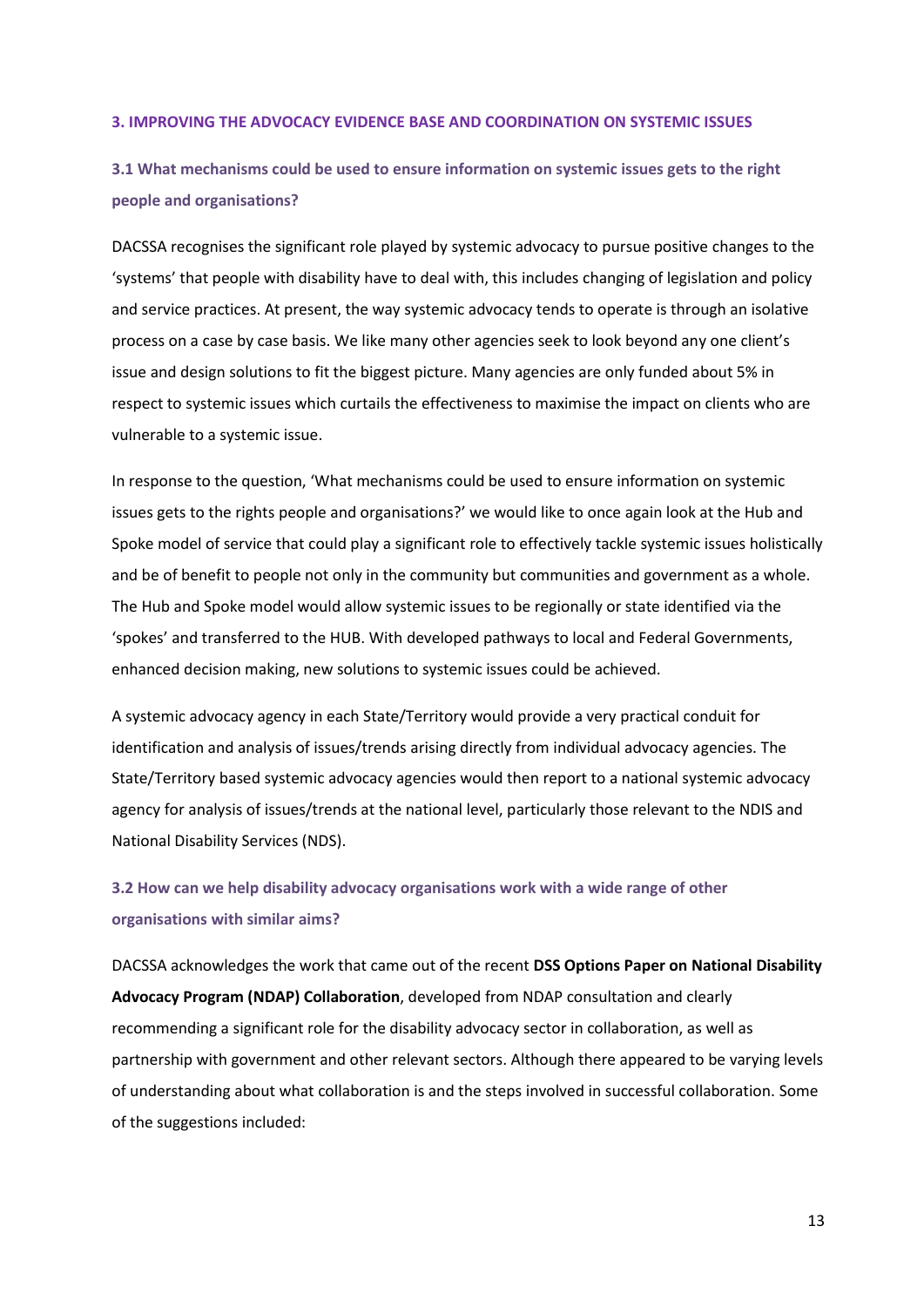- Greater sharing and awareness of information about collaboration at the State/Territory and International levels which is relevant to the NDAP sector and Not-For-Profit (NFP) sector more generally.
- Learning and development to facilitate better collaboration linked to:
	- o The core capacities that support and enable collaborative action;
	- o The logistics and operations of collaborative arrangements, such as MOU's, mergers/consortia arrangements.
	- Creative and innovative responses to be successful in a changing environment with limited resources.
	- Ongoing information and support for collaborative arrangements associated with the NDIS implementation.
	- Development of an interactive online resource, which includes a database of disability advocacy issues.
	- Enhancement of systemic advocacy collaborative arrangements.
	- Performance reporting against collaborative arrangements.

As the Options paper highlighted, by working in partnership and collaboration, we are all able to benefit from broader perspectives and expertise that are brought to the table.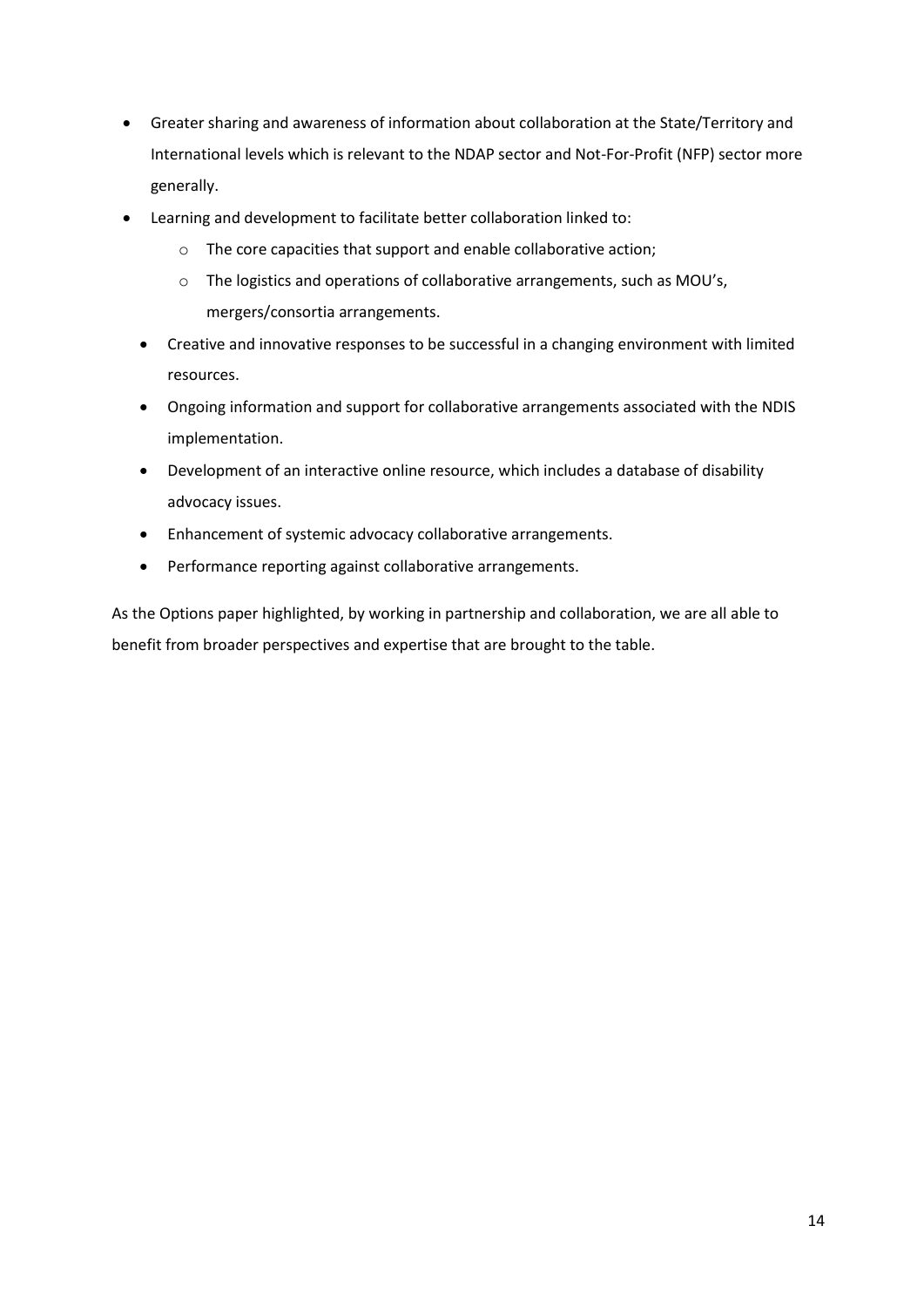#### **4. THE INTERFACE WITH THE NDIS AND ADDRESSING CONFLICT OF INTEREST**

## **4.1 What steps or organisational structures should be put in place to ensure conflicts of interest do not arise, or are minimised?**

DACSSA is aware that NDAP requires that all disability advocacy agencies are structures and operate independently in such a way as to be as free as possible from conflicts with other service provisions, and the interests of people with disability. We seek to ensure that we have structured, updated, and clear Conflict of Interest Policies. We also have safeguards and procedures in place to address ad minimise conflict of interest within our agency. We are of the view that maintaining a Conflict of Interest register within DACSSA will help to foster and promote a culture of disclosure within our organisation.

## **4.2 How do we avoid gaps between support provided by the NDIS and advocacy funded by the NDAP?**

DACSSA is of the view that some types of advocacy could be funded as part of an NDIS participants place, e.g. self-advocacy so that the participant is better equipped to make informed decisions about what is included in the plan, goals, as well as choice of service provider, how to complain/make changes to plan etc. This could necessitate advocacy agencies being registered service providers for the relevant NDIS support cluster, and would need to have strong conflict of interest policies in place.

Also there is a key role for advocacy in the Information, Linkages and Capacity building program of the NDIS in relation to community awareness and capacity building; information, linkages and referrals; and individual capacity building. It is clear that many advocacy agencies have staff with the required skillset, qualifications and most importantly values base that is in line with the rights basis of the UN Convention.

## **4.3 What policies and strategies do we need to protect the rights of people with disability?**

DACSSA operates from both an individual and systemic advocacy level, to advocate for the improved rights for people with a disability, including their right to live a full life without fear of abuse. We are guided in the work that we do to protect the rights of people with a disability by adhering to the **UN Convention on the Rights of Persons with Disabilities** in conjunction with the **2012 National Standards for Disability Services**. We also adhere to our own Human Rights and Freedom from Abuse policy and the **Universal Declaration of Human Rights** (UDHR) that recognises the barriers people with a disability may face in realising their rights.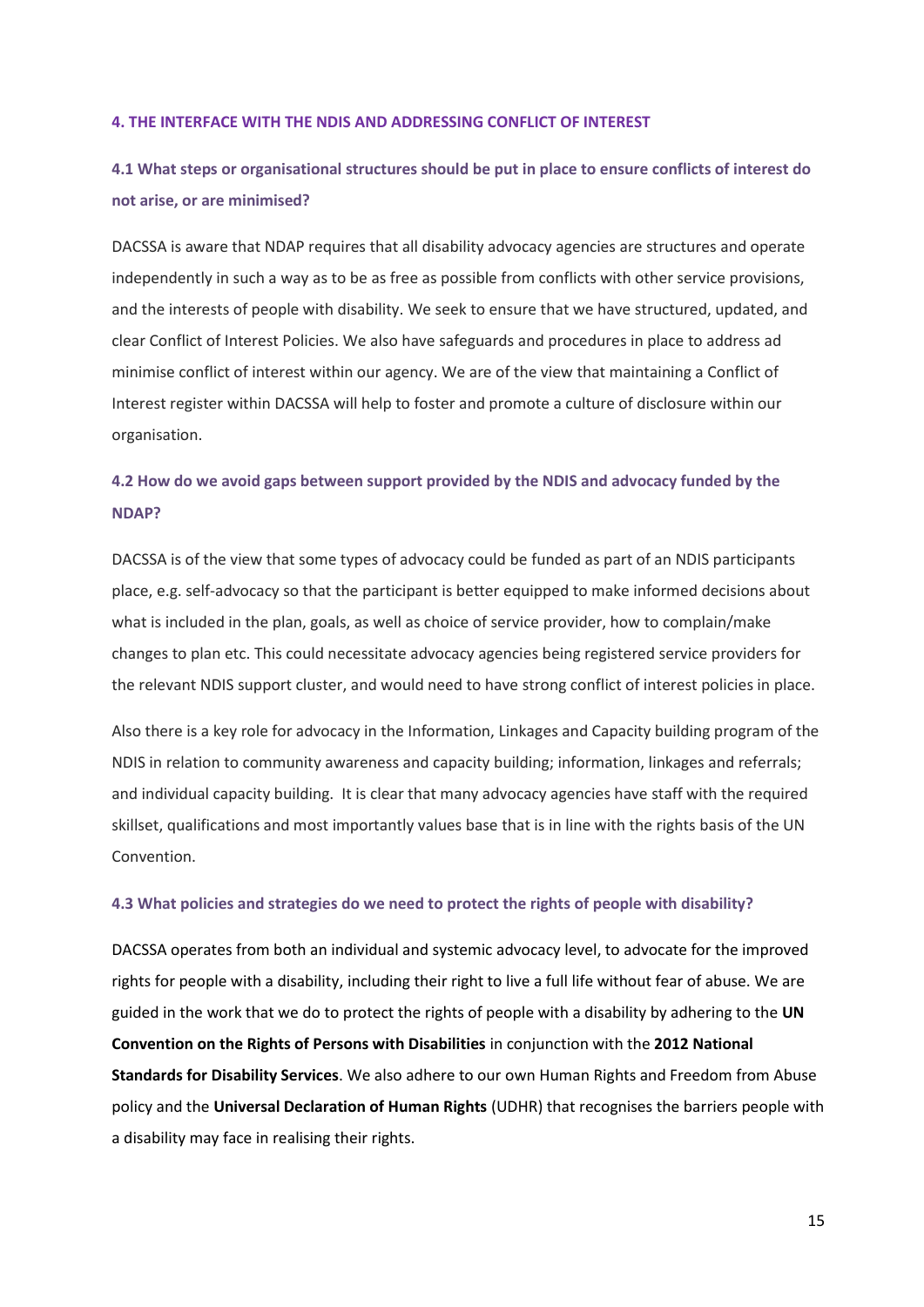#### **5. UNDERSTANDING AND IMPROVING ACCESS TO JUSTICE**

### **5.1 What forms of legal review and representation do people with disability need most?**

DACSSA recognises that people with disability face significant barriers to full participation in the legal system within Australia, and concur with the view that:

> 'People with a disability have an increased vulnerability to a broad range of legal issues in comparison to others and that these issues were less likely to be resolved'ix

The legal representational needs for people with disability can be diverse. Legal representation may be required for Care and Protection Order applications, Human Rights Commission hearings, and at Review Hearings regarding decisions made by the South Australian Civil and Administrative Tribunal (SACAT).

## **5.2 What barriers prevent people with disability from accessing justice?**

DACSSA supports the human rights based approach to improving access to justice for people with disability, as outlined in the **Australian Human Rights Commission's 2014 report**. x

We acknowledge and commend the work of the South Australian Government through the **Disability Justice Plan 2014-2017** to address the systemic failures of the justice system in South Australia to adequately meet the needs of people with a disability.

According to the **2012 Legal Australia-Wide Surveyxi, '**people with a disability are still identified as a group highly vulnerable to a wide range of legal problems'. Xii The report also highlighted that of all the vulnerable groups likely to experience substantial and multiple legal problems in all jurisdictions, 'people with a disability stood out as the disadvantaged group that had higher prevalence according to the greatest number of measures'. Xiii

People with disability receive minimal support for civil and administrative claims, even when such claims concern important human rights issues. From 2011 to 2012, the Australian Human Rights Commission received 2610 complaints, 37% (965) of which were for disability discrimination. Xiv Due to a lack of funding, public legal services are primarily available only to the extremely poor and generally only in criminal matters. Increased living costs and difficulties securing employment means people with disability are often unable to pay for legal services, or bear the cost-risk of not succeeding. $^{x}$ 

People with disability also face barriers in accessing the criminal justice system, whether they are victims or witnesses of crime, accused persons, defendants or offenders. People with cognitive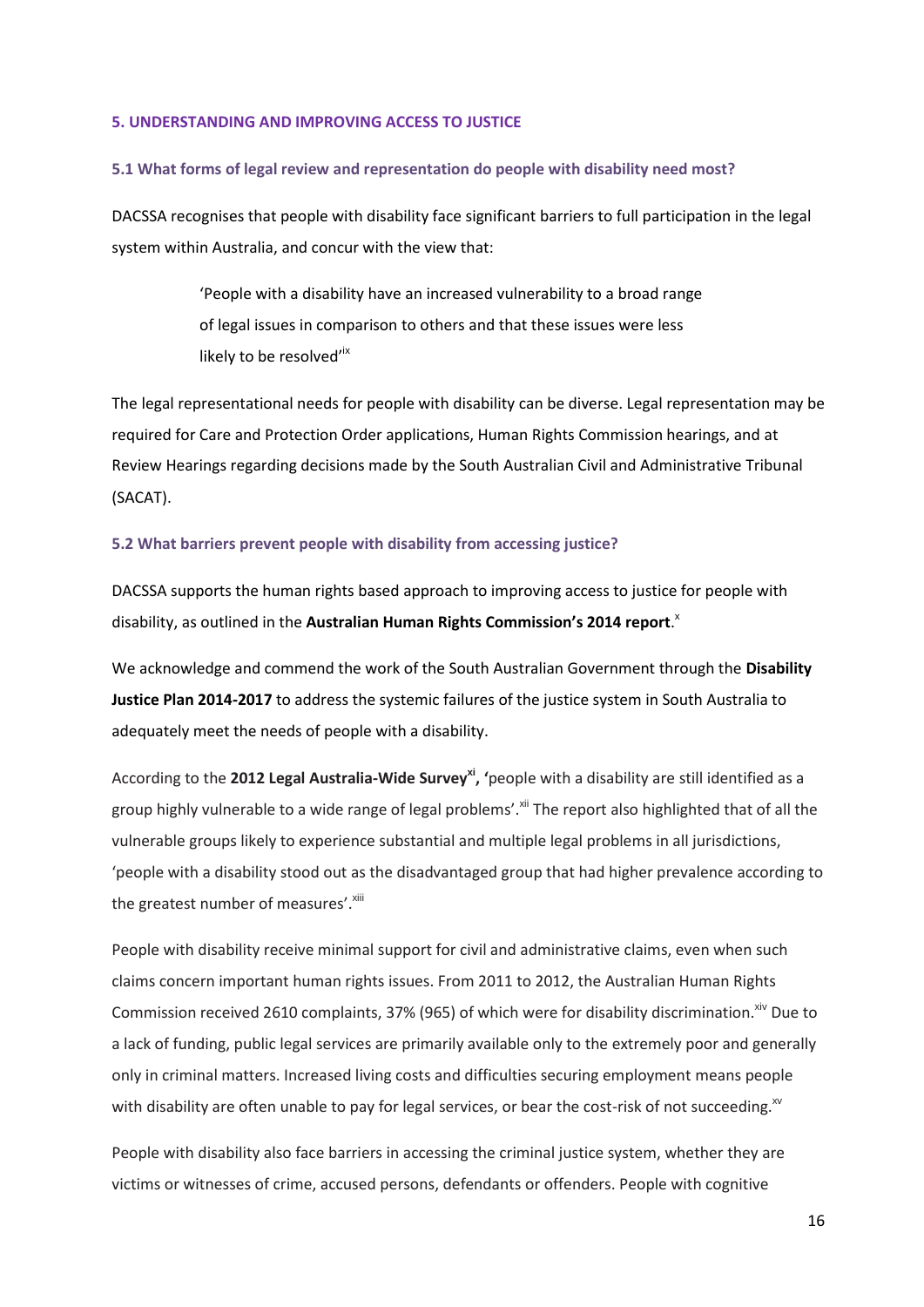impairment or intellectual disability often have difficulty understanding the legal process and gravity of their circumstance. When people are considered unfit to plead, they are often indefinitely detained in prisons or psychiatric facilities without being convicted of a crime or receiving appropriate legal support. In addition, the 'Equal before the Law' report found that people with a disability are often stereotyped as unreliable, lacking credibility as a witness, or just viewed as not capable of making appropriate legal decisions.<sup>xvi</sup>

There are also a range of physical barriers to justice from a lack of wheelchair access within a court setting or difficulty accessing judicial buildings. Tools to aid in communication, aids to address health and social risk factors and a range of other adjustments that might be required within the justice system are often not available on request People with disability can often feel tremendous isolation within the community and may simply not be aware of what sources are available for them or what rights theyhave under law.

## **5.3 What models of legal advocacy are most effective?**

As stated earlier in this submission, people with disabilities experience high risks of accessing the justice system and require appropriate models of legal advocacy that will support them and ensure that they understand clearly their rights under legislation.

South Australia is unique in that, it does not have a Legal Service that specialises in disability rights. Given that people with disabilities are a group highly vulnerable to a wide range of legal problems, DACSSA is of the view that a Disability Rights Legal Service integrated into an established advocacy agency would be extremely beneficial.

People with disabilities often require legal assistance regarding discrimination matters or accessing Centrelink. There is also likely to be a number of legal complexities arising from NDIS, including administrative issues, and disputes regarding the delivery and nature of service. These issues cannot always be addressed adequately without comprehensive knowledge and expertise in disability.

Currently, people who require specialist areas of assistance often need to seek out two different services to have their needs met. That is, a disability advocacy service, and a legal service. DACSSA is of the view that a 'one stop shop' where a person with disability can access both advocacy support and legal services would a more effective model. People with specialist skills in the area of disability are more apt to readily identify and address the particular issues people with a disability often face, and it would help eliminate confusion for clients.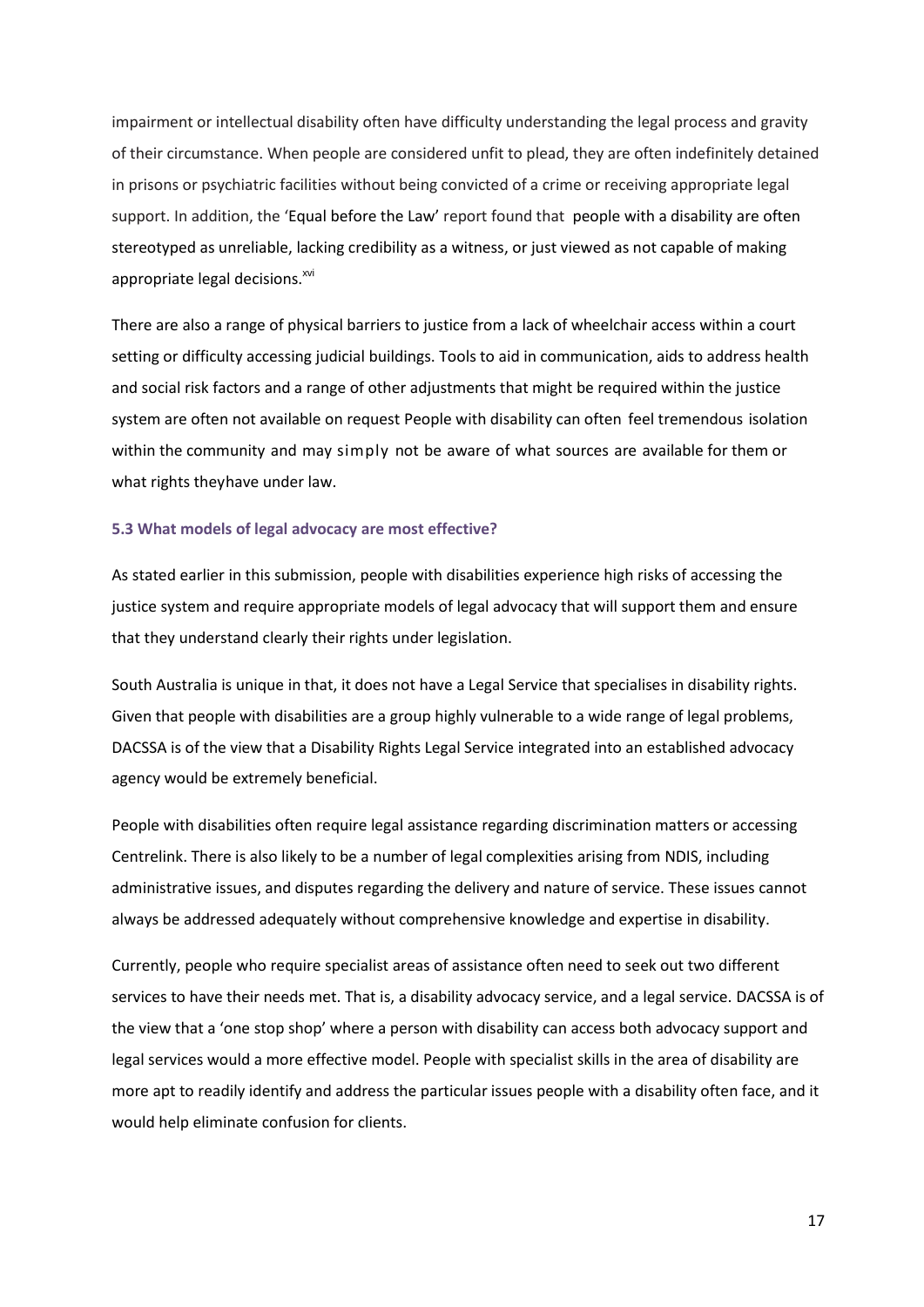i Karen Newbigging, Mick McKeown and Beverly French, 'Mental health Advocacy and African and Caribbean mean: good practice principles and organisational models for delivery' (2007) 16(1) *Health Expectations* 80- 104.

"Australian Government Department of Families, Community Services and Indigenous Affairs, 'Evaluation of the National Disability Advocacy Program' (2005) *Social Options* 70.

 $\ddot{ii}$ Ibid 25.

1

<sup>iv</sup>Kerry Stopher and Heather D'Antoine, *Aboriginal People with Disability: Unique approaches to unique issues* (2008) Disability Services Commission

<http://www.disability.wa.gov.au/Global/Publications/About%20us/Count%20me%20in/Research/aboriginalpeople-with-disability.doc>.

v Iolanda Principe, *Issues in health Care in South Australia for People form Culturally and Linguistically Diverse Backgrounds* (2015) Health Performance Council SA

<http://www.hpcsa.com.au/files/651\_cald\_scoping\_study\_final.pdf>.

<sup>vi</sup>Roxanne Bainbridge, Jayna McCalman, Anton Clifford and Komla Tsey, *Cultural competency in the delivery of health services for Indigenous people* (2015) Australian Institute of Health and Welfare

<http://www.aihw.gov.au/uploadedFiles/ClosingTheGap/Content/Our\_publications/2015/ctgc-ip13.pdf>.

viiAustralian Government Department of Health, *Mental Health Services in Rural and Remote Areas* (2015)

<http://www.health.gov.au/internet/main/publishing.nsf/Content/mental-rural>.

viiiRural Health, *Health and Telehealth in Rural and Remote Australia* (2013)

<http://ruralhealth.org.au/sites/default/files/publications/nrha-factsheet-ehealth.pdf>.

<sup>ix</sup>Abigail Gray, Suzie Forell and Sophie Clarke, *Cognitive Impairment, legal need and access to justice* (2009) Law Foundation

<http://www.lawfoundation.net.au/ljf/site/articleIDs/2EDD47C8AEB2BB36CA25756F0018AFE0/\$file/JI10\_Cognit ive\_impairment.pdf>.

x Australian Human Rights Commission, *Equal before the Law* (2014) <

https://www.humanrights.gov.au/sites/default/files/document/publication/2014 Equal Before the Law.pdf>.

xiChristine Coumarelos, 'Legal Australia-wide survey legal need in Australia' (2012) *Law and Justice Foundation of New South Wales.*

<sup>xii</sup>lbid iv.

xiii Ibid xv.

xiv Australian Human Rights Commission, *Annual Report 2011-2012* (2012)

<https://www.humanrights.gov.au/sites/default/files/content/pdf/about/publications/annual\_reports/2011\_20 12/AHRC\_AnnualReport11-12\_Final.pdf>.

xv People with Disability, *Productivity Commission Issues Paper: Access to Justice Arrangements* (2013) <http://www.pc.gov.au/inquiries/completed/access-justice/submissions/submissions-test/submissioncounter/sub030-access-justice.doc>.